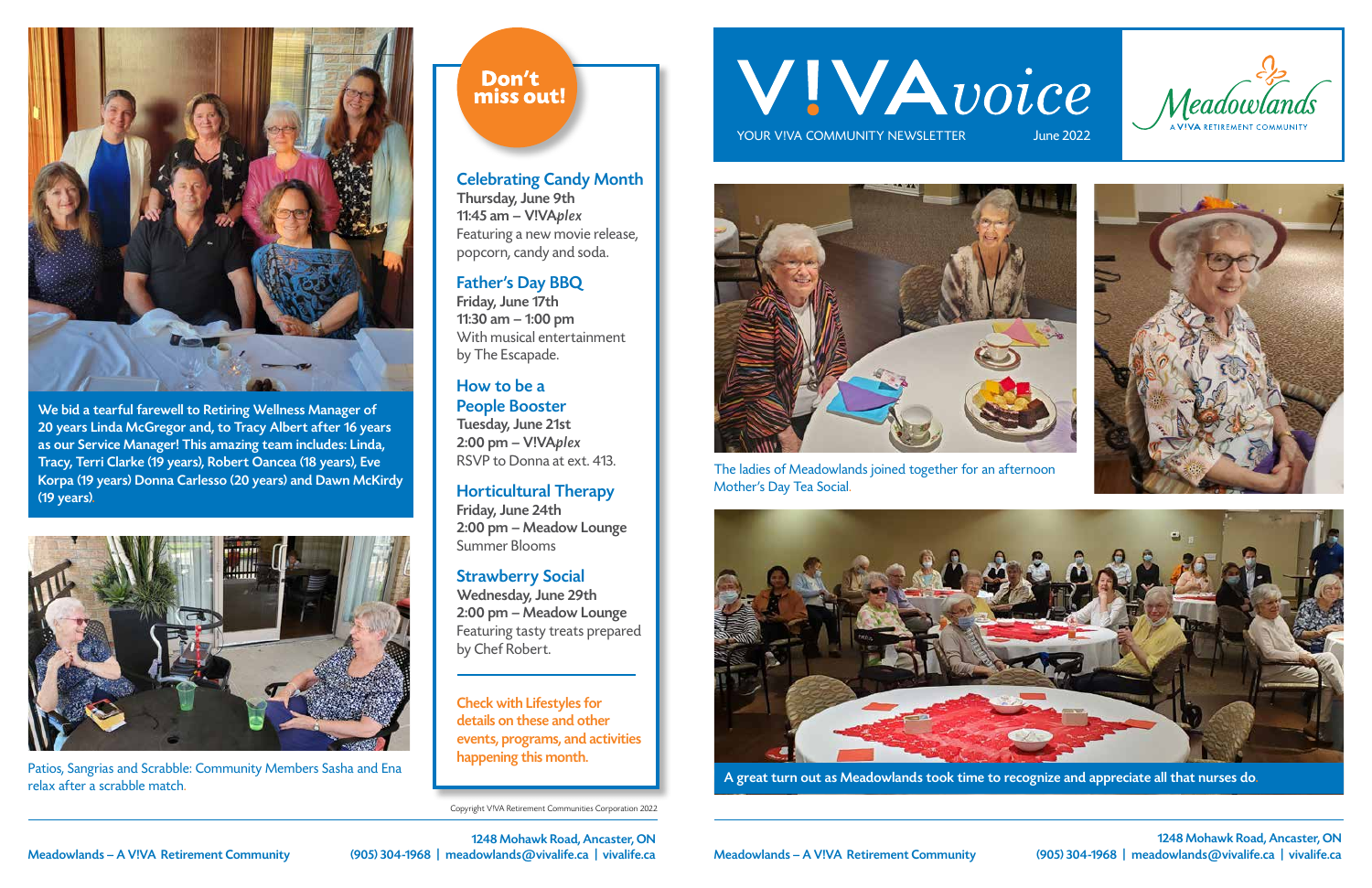1248 Mohawk Road, Ancaster, ON



T**o register, go to www.vivalife.ca/mentalhealth or call Donna at (905) 304-1968 ext. 413 or email meadowlands@vivalife.ca**

# Word Search! Take a break with this challenging



Please join us as we continue to increase awareness around mental health as an important issue for older adults, provide seniors and loved ones with relevant education and resources, and raise funds for local organizations supporting seniors' mental health.

A monthly series to help us feel better together!



# Upcoming Events

*\*Conditions apply including public health protocols.*



# **How to be a People Booster**

**with Guest Speaker: Patricia Morgan NOW AVAILABLE IN-PERSON\* OR ONLINE!**

#### TUESDAY, JUNE 21ST | 2:00 PM

Empower yourself and ignite the best in those around you by learning about these resiliencyenhancing concepts and tools. Prepare to amplify your self-awareness and to improve your presence with others. Join us for a joyful and uplifting session with author, speaker & therapist Patricia Morgan.



**Patricia Morgan, Author, Speaker & Therapist**

puzzle! Good luck!

E V U K R L O J H M B P B H U D K I S S E S H K C L D J U E E H Y M G E D Q W E N O J C E I S Z S E H L Q S T J Z F A G N I K R O W D R A H M C T A O Y K V B U H U A G Z U Y F U N N Y P E T T O R R L Y Q Q A T J E S M P Q S P L A Y R J W S L N S L O O R Q N Z V E M W G G P U M M O I G G U G A I D V N I M D N O W E Z Z N F T P T E T Q P O M S I O N F G A Y F H V R U V Y M Y E P S L J A R T F N C L A U I B I S W R Y U E L C U B O L I W E H G T C E O H E D I U G F Y P L T U X B B R E F N A L R A E P U V C N G Z A T W T R O F M O C T R E N E M Y E H S O B C A Y H L Z J N L Z M W R Z E G K V A E G X D Y N N E S K R T O G E T H E R C H V S O K U U C E Y B D G L E N S I G N E W O H W T H X L N M C G P B S U G L L T A P C R S N V C S X N L B L Z F R G A J R F N I X X Y A Z H C U C C E D L O N T X J V Z E E Y R I I X A S K B Y 8 7 N 7 V X T F A R S O J E C M I M S D Y M T E E W S A F M Q A H M H E K M C R B G M R Y E E G B A N W L I S L S V G Q M E T W Z I E I N M B L U W Y B H O X L O Q S K G O D Y I N Z N V N J E W S B G H W M R F V X D K I A I I Y C Q B I U N A R Father's Day

ADORE CHILD **COMFORT** FATHER FUNNY GAMES **GENEROUS GUIDE** HANDSOME HARDWORKING

Husband (1989)

LEARN LIFE LOVE **MEMORIES MENTOR** PLAY **PROTECT SILLY SPECIAL** STRONG

SWEET

*www.saynotsweetanne.com*

Meadowlands – A V!VA Retirement Community (905) 304-1968 | meadowlands@vivalife.ca | vivalife.ca | Meadowlands – A V!VA Retirement Community (905) 304-1968 | meadowlands@vivalife.ca | vivalife.ca 1248 Mohawk Road, Ancaster, ON (905) 304-1968 | meadowlands@vivalife.ca | vivalife.ca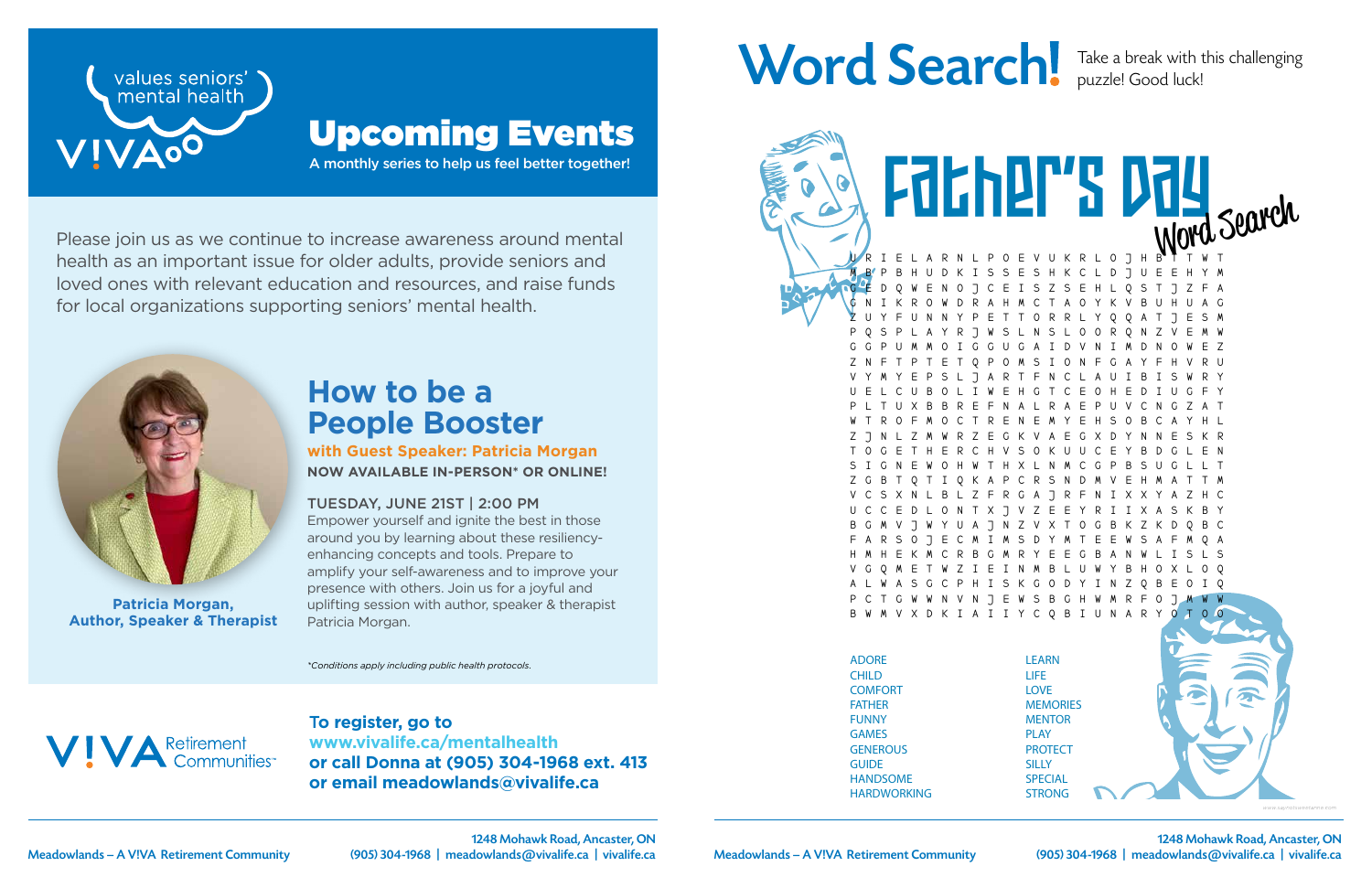# June  $2022$  Page 1 of 2

| <b>SUNDAY</b>                                                                                                                                                                                                                                                                                                                                                           | <b>MONDAY</b>                                                                                                                                                                                                                                                                                                                                                                                       | <b>TUESDAY</b>                                                                                                                                                                                                                                                                                                                                                                                | <b>WEDNESDAY</b>                                                                                                                                                                                                                                                                                                                                                                                                                                                               | <b>THURSDAY</b>                                                                                                                                                                                                                                                                                                                                                                           | <b>FRIDAY</b>                                                                                                                                                                                                                                                                                                   | <b>SATURDAY</b>                                                                                                                                                                                                                                                                  |
|-------------------------------------------------------------------------------------------------------------------------------------------------------------------------------------------------------------------------------------------------------------------------------------------------------------------------------------------------------------------------|-----------------------------------------------------------------------------------------------------------------------------------------------------------------------------------------------------------------------------------------------------------------------------------------------------------------------------------------------------------------------------------------------------|-----------------------------------------------------------------------------------------------------------------------------------------------------------------------------------------------------------------------------------------------------------------------------------------------------------------------------------------------------------------------------------------------|--------------------------------------------------------------------------------------------------------------------------------------------------------------------------------------------------------------------------------------------------------------------------------------------------------------------------------------------------------------------------------------------------------------------------------------------------------------------------------|-------------------------------------------------------------------------------------------------------------------------------------------------------------------------------------------------------------------------------------------------------------------------------------------------------------------------------------------------------------------------------------------|-----------------------------------------------------------------------------------------------------------------------------------------------------------------------------------------------------------------------------------------------------------------------------------------------------------------|----------------------------------------------------------------------------------------------------------------------------------------------------------------------------------------------------------------------------------------------------------------------------------|
| <b>LEGEND</b><br><b>Orange Fitness Class</b><br><b>Special Event</b><br><b>Purple</b><br><b>Excursion</b><br><b>Green</b><br>Sign Up<br>$\blacksquare$<br>Shuttle<br>Cost required<br>Walking<br>$\blacktriangleright$                                                                                                                                                  | <b>East Wing</b><br>V!VAfit Studio<br>(VS)<br>Pints! Pub<br>(PP)<br>V!VAcraft Kitchen<br>(CK)<br><b>Community Commons</b><br>(CC)<br>(VP) V!VAplex<br><b>West Wing</b><br>Perks! Café<br>(PC)<br>Lobby<br>(E)<br>Entrance<br><b>Horticultural Room</b><br>(HR)<br>(BG)<br>Brain Gym<br>Meadow Lounge<br>(ML)<br>(P)<br>Pool<br>V!VAlinks Golf Simulator<br>(VL)                                     | <b>National Cancer</b><br><b>Survivors Day</b><br>June 5 <sup>th</sup><br><b>Enter to win our Gift</b><br><b>Basket for National Cancer</b><br><b>Survivors Day.</b><br><b>Tickets available from</b><br>May $24^{\text{th}}$ – June $5^{\text{th}}$ .<br>All proceeds to go to the<br>Juravinski Cancer<br>research.<br>Tickets \$3.00 each<br>or 2 for \$5.00<br>Bracelets for sale \$10 ea | <b>Walker Repair Clinic (L)</b><br>9:30<br>10:00 V!VAfit Sit (ML)<br>10:00 V!VAfit Strolls (E)<br>10:30 V!VAfit Wheel of Fitness -<br><b>Channel 398</b><br><b>Joyful Brass - Salvation</b><br>2:00<br><b>Army Band on site to</b><br>entertain (E)<br><b>Better Balance Circuit (VS)</b><br>3:00<br>The untold story of RAF'S<br>Flying Boats Documentary -<br>7:00<br>Channel 398                                                                                            | <b>Elections Canada</b><br>10:00 V!VAfit Balance (ML)<br>V!VAfit Sit - Channel 398<br>10:30<br>2:00<br>BINGO (ML)<br>30 Greatest Manmade<br>3:00<br>wonders of the World -<br>Channel 398<br><b>Rocky Road Sundaes</b><br>3:00<br>$(L)$ OR $(PC)$<br>Bocce (ML)<br>3:15<br>7:00<br>Thursday Night Movie (VP)<br>7:00<br>Euchre (PP)<br>National Rocky Road Ice Cream Day                  | 3<br>10:00 V!VAfit COMBO (ML)<br>10:30 V!VAfit COMBO<br><b>Channel 398</b><br><b>Shopping at Lynden Park</b><br>1:00<br>Mall $\vee$ $\boxplus$ \$<br>1:30 Hearing Connect -<br><b>Hearing Aid Mobile Clinic</b><br>- will pick up, check and<br>return hearing aids.<br>3:15 Knit & Stitch (HR)                 | 4<br>V!VAfit Sit - Channel 398<br>10:00<br>10:00 V!VAfit Sit (ML)<br>10:30 V!VAfit Wheel of Fitness -<br><b>Channel 398</b><br>Euchre (PP)<br>2:00<br>2:30<br>Corn Hole (E)<br>Saturday Night Movies (VP)<br>7:00                                                                |
| <b>Catholic Mass Channel 398</b><br>9:30<br><b>Marshall Memorial Service</b><br>10:00<br>Channel 398 - Live Stream<br>service<br>10:15 Hymn Sing with Martin<br>(ML)<br>Cookie Baking (CK)<br>2:00<br><b>National Cancer Survivors</b><br>4:00<br>Day Fundraiser draw -<br>winner announce on<br>Channel 398 and elevators<br>7:00 Sunday Evening<br>Movies (VP)        | 6<br>D-Day<br>10:00 V!VAfit Strength (ML)<br>10:00 Creative Art with Michelle<br>$(CK)$ $\checkmark$<br>10:30 V!VAfit Sit & Stand -<br><b>Channel 398</b><br>BINGO (ML)<br>2:00<br>3:15 20th Anniversary Cook<br><b>Book Meeting - Review</b><br>and edit (VP)<br>DrumFIT (ML)<br>3:30<br>Ice Cream on the Patio with<br>7:00<br>Sam $(E)$<br>Normandy - D Day -<br>7:00<br>Documentary Channel 398 | <b>Ball Cap Day</b><br>Relaxing Yoga with Tricia-<br>9:45<br>Channel 398<br>9:45 V!VAfit Fun (ML)<br>10:30 St. Ann's Parish Communion<br>Service (ML)<br><b>BOOKMOBILE (E)</b><br>1:30<br><b>Dollarama / Giant Tiger</b><br>2:00<br>$V$ HS<br>Wii Sorts (VP)<br>2:00<br>Golf Simulator (VL)<br>3:00<br>Tom Jones: Musical<br>7:00<br>Phenomenon - Channel 398                                 | 8<br>10:00 V!VAfit Sit (ML)<br>10:00 V!VAfit Strolls (E)<br>10:30 V!VAfit Wheel of Fitness -<br><b>Channel 398</b><br><b>Meadowlands Players -</b><br>2:00<br>Act 3 (VP) Planning a<br><b>Variety Show with</b><br><b>consultant Erin Bree</b><br><b>Pierce of EPB Production!</b><br>Bible Study (CK)<br>2:00<br>2:30<br>Jeopardy (ML)<br><b>Better Balance Circuit (VS)</b><br>3:00<br>The timeless Fashion of<br>7:00<br><b>Princess Diana Documentary</b><br>- Channel 398 | <b>Celebrating Candy Month</b><br>10:00 V!VAfit Balance (ML)<br>10:30<br>V!VAfit Sit - Channel 398<br>1:45 - Movie Matinee featuring a<br>good old fashioned Soda<br>3:30<br>Jerk; candy; popcorn and<br>a New movie release.<br>3:00<br>25 Most Beautiful Medieval<br>Towns of Europe - Channel<br>398<br>Bocce (ML)<br>3:15<br>7:00<br>Thursday Night Movie (VP)<br>7:00<br>Euchre (PP) | 10<br>10:00 V!VAfit COMBO (ML)<br>10:30 V!VAfit COMBO<br><b>Channel 398</b><br><b>Mystery Bus Tour (E)</b><br>2:00<br>$\vee$ 8<br>BINGO (ML)<br>2:00<br><b>Spanish with Cecilia (CK)</b><br>3:00                                                                                                                | 11<br><b>National Rosé Day</b><br>V!VAfit Sit & Stand -<br>10:00<br><b>Channel 398</b><br>10:00 V!VAfit Sit (ML)<br>V!VAfit Wheel of Fitness -<br>10:30<br><b>Channel 398</b><br>2:00<br>Euchre (PP)<br>2:30<br>Wine and Paint (CK) $\vee$<br>Saturday Night Movies (VP)<br>7:00 |
| 12<br>Catholic Mass Channel 398<br>9:30<br><b>Marshall Memorial Service</b><br>10:00<br>Channel 398 - Live Stream<br>service<br>10:15 Hymn Sing with Martin<br>(ML)<br><b>Theatre Ancaster presents</b><br>1:00<br>the British Invasion<br><b>Concert (pre purchased</b><br>tickets) $\vee \mathbb{R}$ \$<br>2:00 Crosswords (ML)<br>7:00 Sunday Evening<br>Movies (VP) | 13<br>10:00 V!VAfit Sit & Stand (ML)<br>10:30 V!VAfit Sit & Stand -<br><b>Channel 398</b><br>BINGO (ML)<br>2:00<br>Sundae Monday's (PC)<br>3:00<br>Wii Sport (VP)<br>7:00<br>The Royal Opera's Jette<br>Parker Young Artists -<br>Channel 398                                                                                                                                                       | 14<br>Relaxing Yoga with Tricia-<br>  9:45<br>Channel 398<br><b>V!VAfit Fun (ML)</b><br>9:45<br>10:30 St. Ann's Parish Communion<br>Service (ML)<br><b>BOOKMOBILE (E)</b><br>1:30<br><b>Food For Thought /</b><br>2:00<br><b>Program Planning (ML)</b><br><b>SKIP-BO game with Jaqui</b><br>3:00<br>(PP)<br>First Ladies throughout<br>7:00<br>history Biography - Channel<br>398             | 15<br>10:00 V!VAfit Sit (ML)<br>10:00 V!VAfit Strolls (E)<br>10:30 V!VAfit Wheel of Fitness -<br><b>Channel 398</b><br>11:00 Suzanne M Jewelry (ML) \$<br>12:00 Rustic Reuben Luncheon -<br>sample some of your<br>favourite classic<br>sandwiches (PP) $\vee$ \$<br>Tie Dye (E)<br>2:30<br><b>Better Balance Circuit (VS)</b><br>3:00<br>The lost Scottish city of<br>7:00<br>Roxburgh Documentary -<br>Channel 398                                                           | 16<br>10:00 V!VAfit Balance (ML)<br>V!VAfit Sit - Channel 398<br>10:30<br>2:00<br>BINGO (ML)<br>Virtual Tour of the Titanic<br>3:00<br>Wreck - Channel 398<br>7:00<br>Thursday Night Movie (VP)<br>7:00<br>Euchre (PP)                                                                                                                                                                    | 17<br><b>Father's Day BBQ</b><br>10:00 V!VAfit Strength (ML)<br>10:30 V!VAfit COMBO<br><b>Channel 398</b><br>11:30 Father's Day BBQ<br>$-1:00$ featuring entertainers The<br><b>Escapade (E)</b><br>2:00<br><b>Beach Party-Outdoor</b><br>games, beach volleyball,<br>bubbles (L)<br>Dress like a dad theme day | 18<br>V!VAfit Sit & Stand -<br>10:00<br><b>Channel 398</b><br>10:00 V!VAfit Sit (ML)<br>V!VAfit Wheel of Fitness -<br>10:30<br><b>Channel 398</b><br>Euchre (PP)<br>2:00<br>2:30<br>Name That Tune (ML)<br>Saturday Night Movies (VP)<br>7:00                                    |

\*Calendars are subject to change. All programs, activities & terminology are property of VIVA Retirement Communities \*\*

Meadowlands - A V!VA Retirement Community